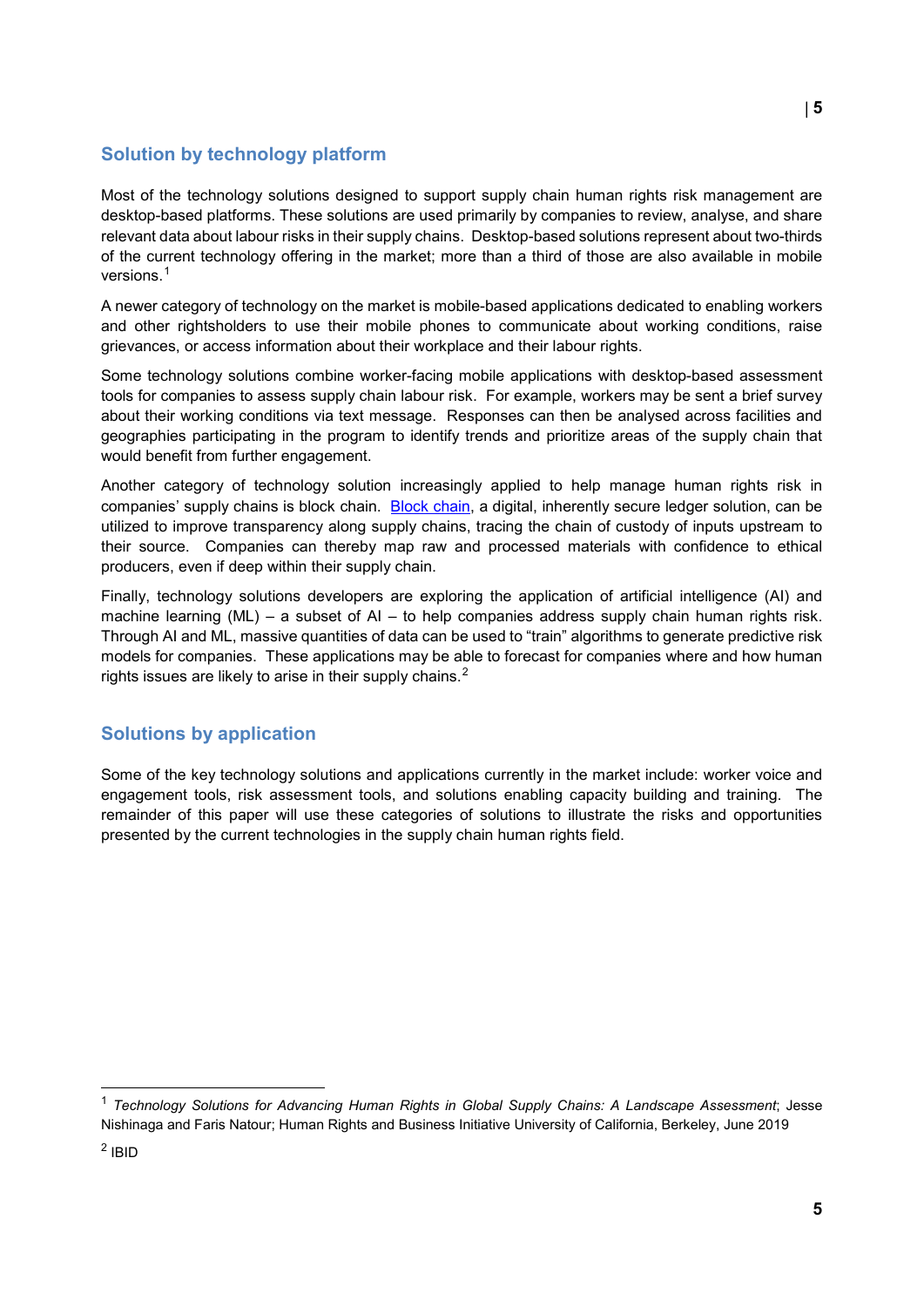

## **CONTRACTING LIFECYCLE AND LABOUR RISK MONITORING OPPORTUNITIES**

## *Worker Voice Tools*

Worker voice tools are solutions for which workers are the primary intended user. They may be designed according to a one-way model – surveying workers to understand their needs or concerns – a two-way model – receiving information from workers while also sharing information, training, responding to concerns – or a horizontal model – enabling interaction and association between workers themselves. $3$ 

In the company contracts directly – but can offer additional value whe<br>where, historically, companies have had more limited means of (<br>Draft While workers are the primary group to which such technologies<br>e applied in the c The application of worker voice tools often focuses on the first tier of a company's supply chain – the suppliers with which the company contracts directly – but can offer additional value when deployed deeper in a supply chain where, historically, companies have had more limited means of gaining insights on working conditions. While workers are the primary group to which such technologies are deployed, the solution can also be applied in the communities supplying local workforces to provide insight into relevant conditions outside "factory walls."

## *Risk Assessment Solutions*

 $\overline{a}$ 

Risk assessment solutions are another area where technology is increasingly being applied to support companies' commitments to respecting human rights in their supply chains. Using data analytics, often in a proprietary form, solutions providers are able to offer companies assessments covering the inherent human rights risk profile of a potential or existing source country, sector or supplier, with the supplier's risk score typically a combination of country and category risk. Risk assessment solutions can be incorporated into company supply chain due diligence processes to enable prioritization of suppliers for further risk mitigation measures such as self-assessments and audits.

## *Capacity Building and Training Solutions*

Finally, a third prominent technology application meant to help manage supply chain human rights risk enables training and capacity building. One of the obstacles limiting progress on human rights risk management in supply chains is the sometimes-limited knowledge among workers and suppliers concerning what labour rights are and how they can be respected. In order to help close that gap, various technologies are being applied to build worker and supplier capacity on labour rights. Training technology can target either the management teams of suppliers or aim directly for workforces so labourers can be equipped with what they need to understand and even advocate for their rights.

<span id="page-5-0"></span><sup>3</sup> *Transformative Technology For Migrant Workers: Opportunities, Challenges, And Risks*; Bassina Farbenblum, Laurie Berg And Angela Kintominas, Open Society, 2018: [https://www.opensocietyfoundations.org/uploads/dfe50370-e15a-](https://www.opensocietyfoundations.org/uploads/dfe50370-e15a-4a78-99f9-3954c0e73bb3/transformative-technology-for-migrant-workers-20181107.pdf)[4a78-99f9-3954c0e73bb3/transformative-technology-for-migrant-workers-20181107.pdf](https://www.opensocietyfoundations.org/uploads/dfe50370-e15a-4a78-99f9-3954c0e73bb3/transformative-technology-for-migrant-workers-20181107.pdf) Page 1 (Introduction)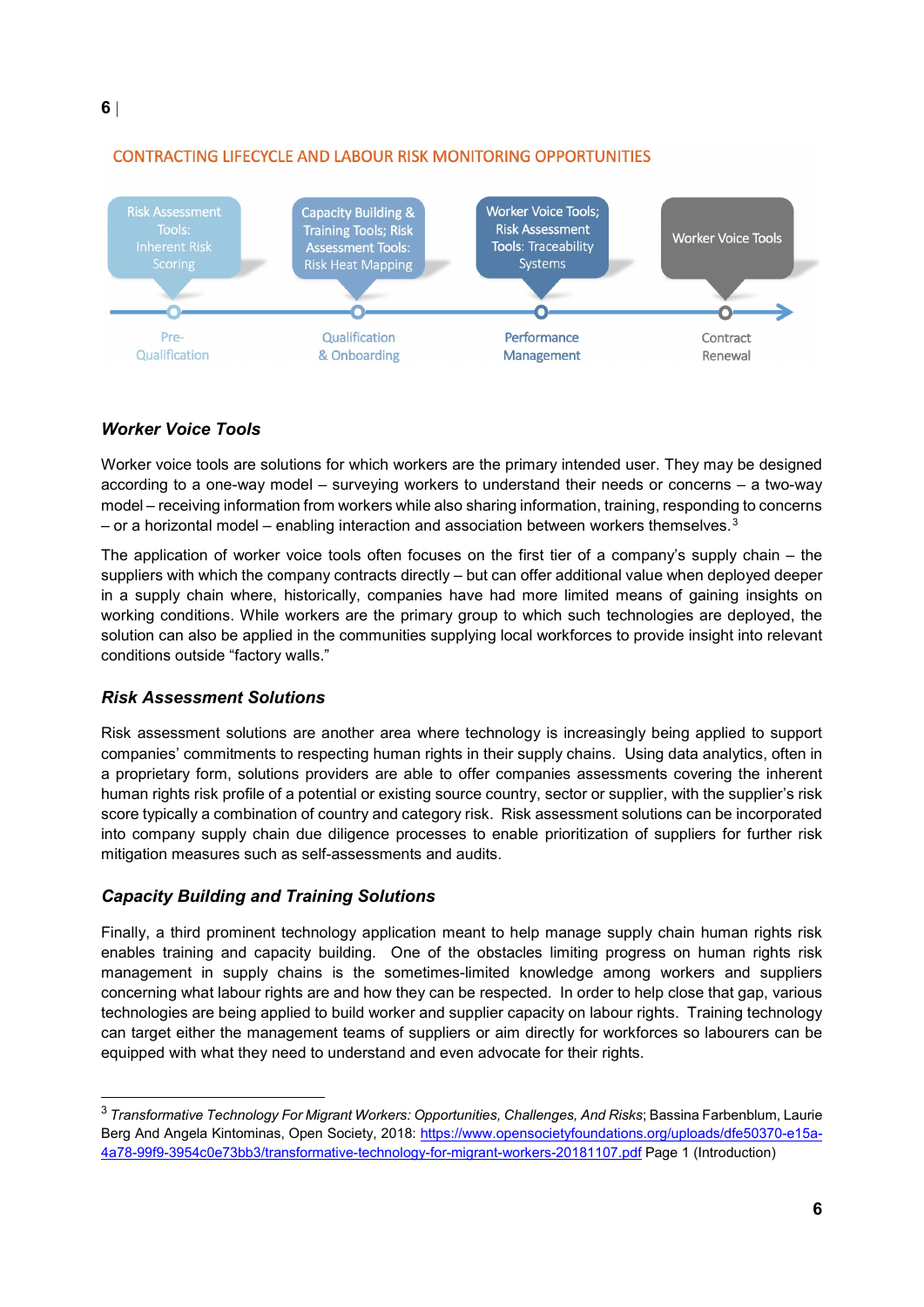## **2 Positive Impacts of Technology Solutions**

Through the application of worker voice, risk assessment and training technology solutions, companies can enhance and augment their ability to protect rightsholders in their supply chains. Each technology application offers specific benefits in that regard.

## *Worker Voice Tools*

Worker voice tools offer several benefits to companies and the supply chain workers whose rights they seek to respect. Because worker voice tools emerged, in part, as a response to some of the shortcomings of traditional social audit programs, many of the tools' benefits can be best described against that backdrop.

existing social compliance audits and other<br>
lo so by testing whether findings align with<br>
es on the ground, and while auditors are not<br>
ords, by removing the "middleman." The tools<br>
that a shows that<br>
would be feasible in For example, worker voice tools can help companies assess the effectiveness of existing social compliance audits and other programs. They do so by testing whether findings align with workers' experiences on the ground, and while auditors are not present; in other words, by removing the "middleman." The tools also offer the potential to reach a wider set of workers through surveys than what would be feasible in a traditional audit with the potential for more accurate data. A representative from a solutions provider interviewed for this report noted that, "In India and Bangladesh, our data shows that one in four workers have experienced harassment – it is hard to get something like that from audit."

"In India and Bangladesh, our data shows that one in four workers have experienced harassment – it is hard to get something like that from audit."

Worker voice tools allow companies to hear from workers in real time on an ongoing basis rather than just once during an audit, thereby allowing for analysis of trends and spotting emerging issues before they become human rights impacts. In this way, they can serve as an early warning system to companies, helping them proactively respond to issues before they become systemic or severe. Intelligence gathered through worker voice tools can also help companies prioritize the highest risk parts of the supply chain for engagement.

Such tools may include horizonal communication functionality, meaning workers can communicate securely with each other through the platform. An opportunity for workers to engage directly offers particular value from a human rights perspective in countries where the right to freedom of association is not protected. The tools may also be designed to provide supply chain workers access to remedy for adverse human rights impacts, and enable better follow up through two-way communication.

## *Risk Assessment Solutions*

Technologies that allow companies to easily integrate human rights risk into their supplier assessments, whether at the prequalification, qualification or performance management stage of the procurement cycle, offer several benefits. Primarily, companies with supplier bases that can number in the tens of thousands must have a means of prioritizing potential and existing suppliers for further due diligence. Without a risk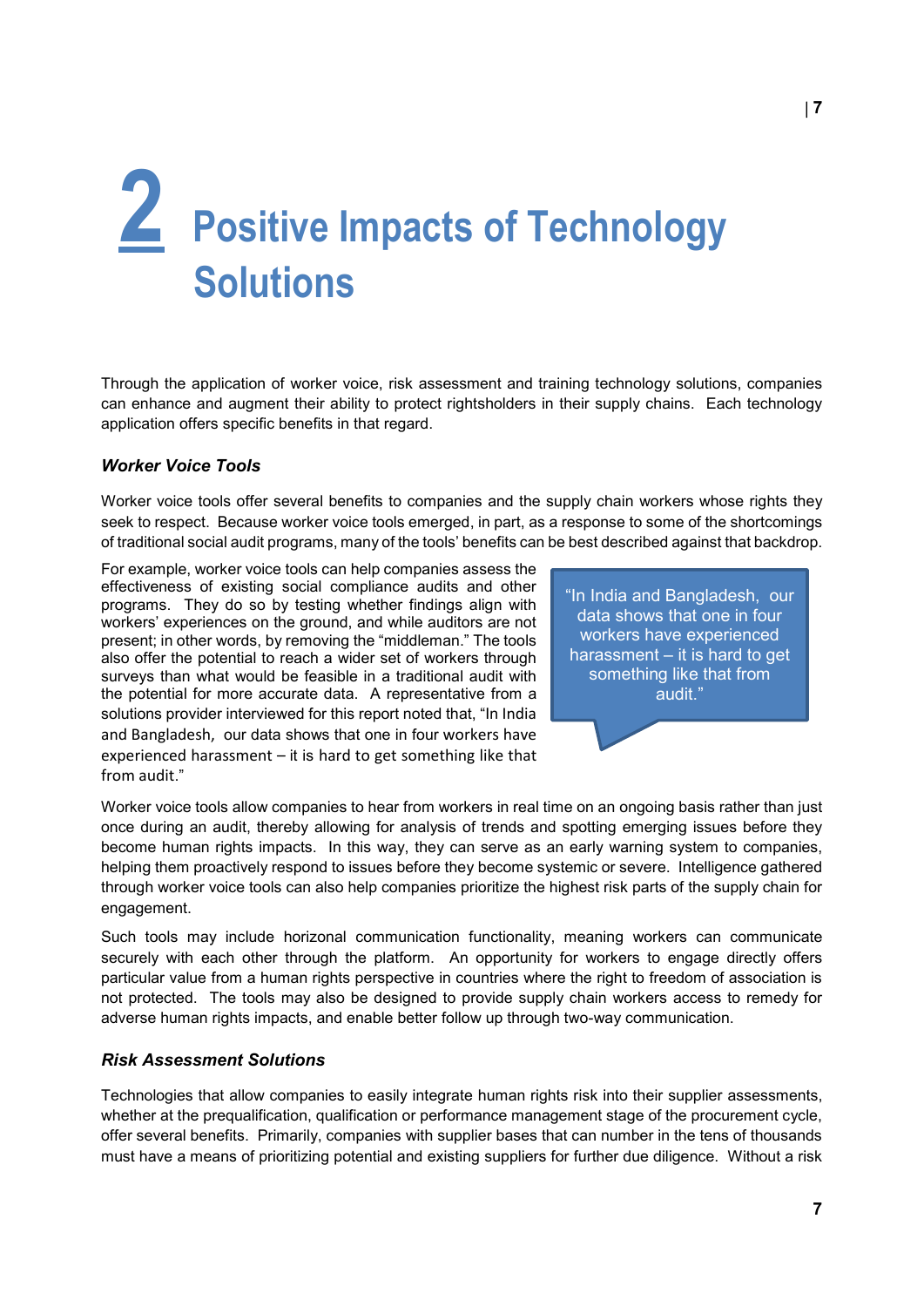## **8** |

 $\overline{a}$ 

assessment explicitly focused on understanding inherent human rights risk, companies may either use imperfect proxy variables – such as brand risk or dollars spent with a supplier – or forego attempting to apply a human rights risk lens for lack of adequate resources to manage the process.

Some risk assessment solutions allow companies to focus on specific human rights issues in their supply chains, including risks that may exist outside their first tier of suppliers. These tools use data analytics to produce heat maps of a supply chain, point to areas of higher risk from a country or commodity perspective. These tools can help companies understand where heightened risk of adverse impacts such as human trafficking or infringements on the rights of foreign migrant workers may exist. With that information, companies can then engage suppliers, industry bodies and policymakers in those areas to identify and address some of the root causes contributing to such systemic issues.

Technologies that help companies trace higher risk inputs in their supply chain back to their source also better enable companies to take action on human rights issues that may exist along those chains. Traceability of inputs allows companies to hold suppliers to account for their own sourcing practices, and encourage those firms to implement better policies and processes for managing human rights risk. Traceability systems also have the potential to create a critical mass of companies that choose to avoid sourcing from high-risk regions, which may create enough pressure on policymakers to take the necessary steps to bring investment back to the region.

As risk assessment tools are applied, the process of evaluating suppliers itself becomes a signal to those firms that human rights performance is a measure against which they are being evaluated and considered. Risk assessment tools that establish the importance of this measure early in the process, for example, by asking suppliers about their human rights policies during the pre-qualification stage, have the ability to accomplish this signaling at a broad scale.

bout their human rights policies during the pre-qualification stage,<br>naling at a broad scale.<br>mies can also use the findings of risk assessment tools to engage<br>bout why they their country of operation and product/service c Contracting companies can also use the findings of risk assessment tools to engage would-be suppliers in conversations about why they their country of operation and product/service category earned them a high-risk score; that engagement may help suppliers begin to consider and address their own human rights risks.

## *Capacity Building and Training Solutions*

One challenge standing in the way of achieving broader respect for human rights on factory floors globally is workers' lack of knowledge of their own rights. By training supply chain workers and management team members on basic labour rights and how they are to be respected, companies can begin to address that challenge. Using technology to deliver such trainings enables companies to reach more workers in their supply chains more easily and more efficiently. They can do so with confidence in the quality of trainings being provided since they are inherently consistent. If designed carefully, for example with centralized progress tracking capabilities and interactive functionality that engages learners, these trainings can also more effectively achieve learning objectives than in-person trainings. Where capacity building technologies include a data tracking aspect to record completion rates, some solutions providers have been able to correlate that data to improved productively on the factory floor, enabling companies to make a business case to suppliers that these training can actually help improve their bottom line in addition to their human rights performance. [4](#page-7-0)

<span id="page-7-0"></span><sup>4</sup> Telephone interview with Jens Helmerssons, Founding Partner, Quizrr, 13 January 2020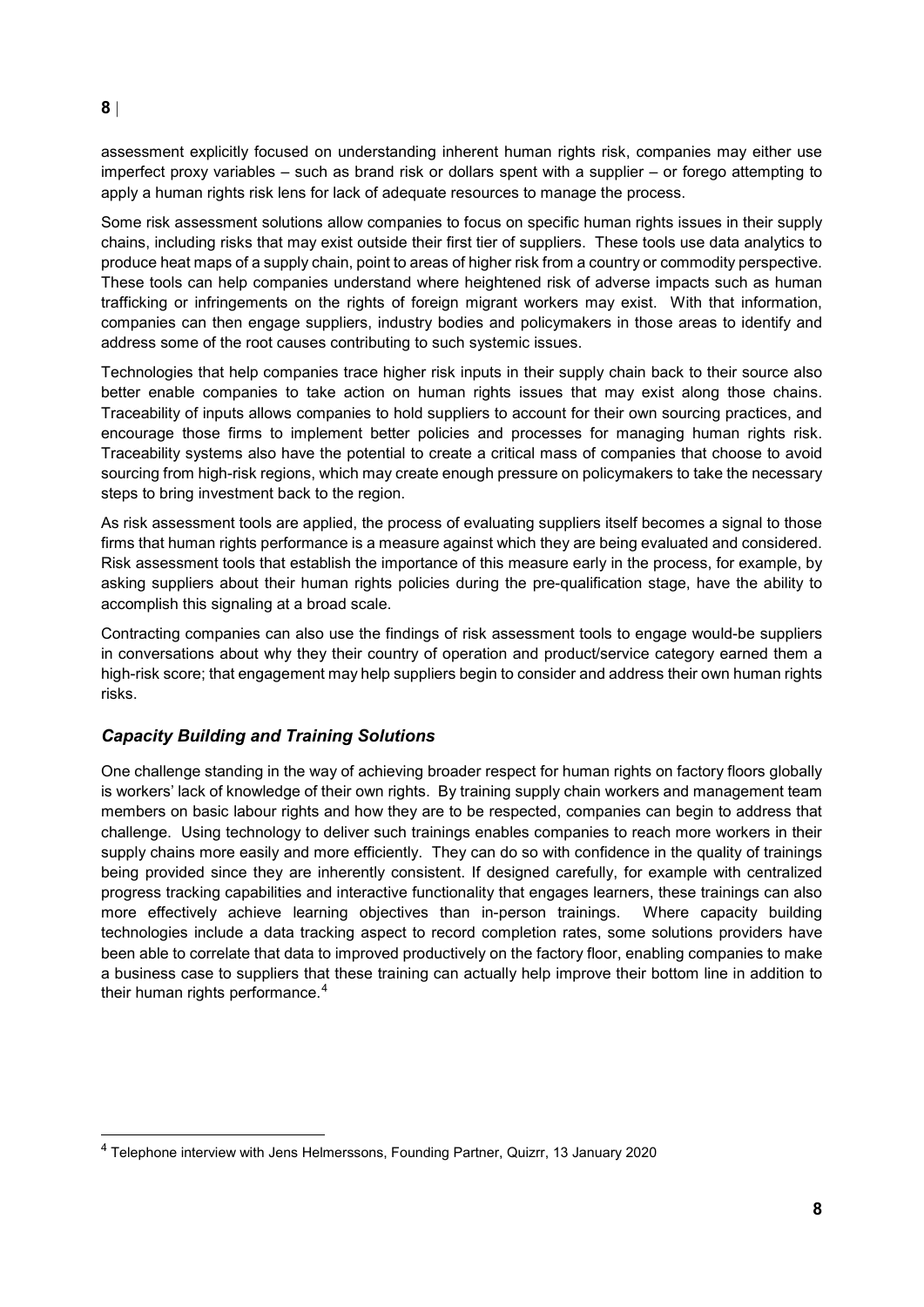## **3 Risks to Workers Associated with Technology Solutions**

With all the benefits human rights supply chain technologies can offer, it is important to understand the risks these solutions carry for the workers they are meant to support. Only by forming a clear picture of these risks can companies, technology providers, governments and others take the steps needed to protect works against harmful unintended consequences of the tools.

### *Worker Voice Tools*

 $\overline{a}$ 

Figure also presented by social addits. In other<br>
fail to address the fundamental, systemic power<br>
man rights standards<sup>5</sup>. A related risk is that worker<br>
be perceived by workers or used by supplier<br>
is as a means to under Worker voice programs have received criticism for several reasons. In some cases, they are seen as contributing to the "standards without enforcement" challenge also presented by social audits. In other words, the tools fail to address the fundamental, systemic power inequity between workers and management that enables nonenforcement of human rights standards<sup>5</sup>. A related risk is that worker voice tools may be perceived by workers or used by supplier management teams as a means to undermine or replace legitimate worker associations. If workers receive the message that all their

"Technology cannot replace rights and worker voice tools are not a substitute for unions."

workplace concerns should be channeled through worker voice tools versus, for example, union representatives, it may have the effect of weakening unions and other forms of worker organizations. As one human rights expert interviewed for this report put it: "Technology cannot replace rights and worker voice tools are not a substitute for unions."

There is also concern that these tools have the potential to violate the privacy of workers using the tools, either through sharing of information with supplier management teams or third parties – such as law enforcement – without the consent of the employees providing their input.

The accessibility of these tools has also called their efficacy into question. For examples, as many worker voice tools are mobile-based, the platform may present a barrier to use for workers with lower digital literacy. Even if digitally literate, workers/communities with low access to technology such as phones, electricity, data plans, etc. may still struggle to engage with the tools. $^6$  $^6$ 

Workers with low trust in their employers may also refrain from utilizing the tools, either because they will worry their input will be used against them, and/or that there will be no meaningful follow up or changes

<span id="page-8-0"></span><sup>5</sup> Penelope Kyritsis, Prof. Dr. Genevieve LeBaron, Prof. Dr. Mark Anner "New Buzzword, Same Problem: How Worker Voice Initiatives are Perpetuating the Shortcomings of Traditional Social Auditing", Business and Human Rights Resource Center, March 12, 2019: [https://www.business-humanrights.org/en/new-buzzword-same-problem-how](https://www.business-humanrights.org/en/new-buzzword-same-problem-how-worker-voice-initiatives-are-perpetuating-the-shortcomings-of-traditional-social-auditing)[worker-voice-initiatives-are-perpetuating-the-shortcomings-of-traditional-social-auditing](https://www.business-humanrights.org/en/new-buzzword-same-problem-how-worker-voice-initiatives-are-perpetuating-the-shortcomings-of-traditional-social-auditing) 

<span id="page-8-1"></span><sup>6</sup> T*echnology Solutions for Advancing Human Rights in Global Supply Chains: A Landscape Assessment*; Jesse Nishinaga and Faris Natour; Human Rights and Business Initiative University of California, Berkeley, June 2019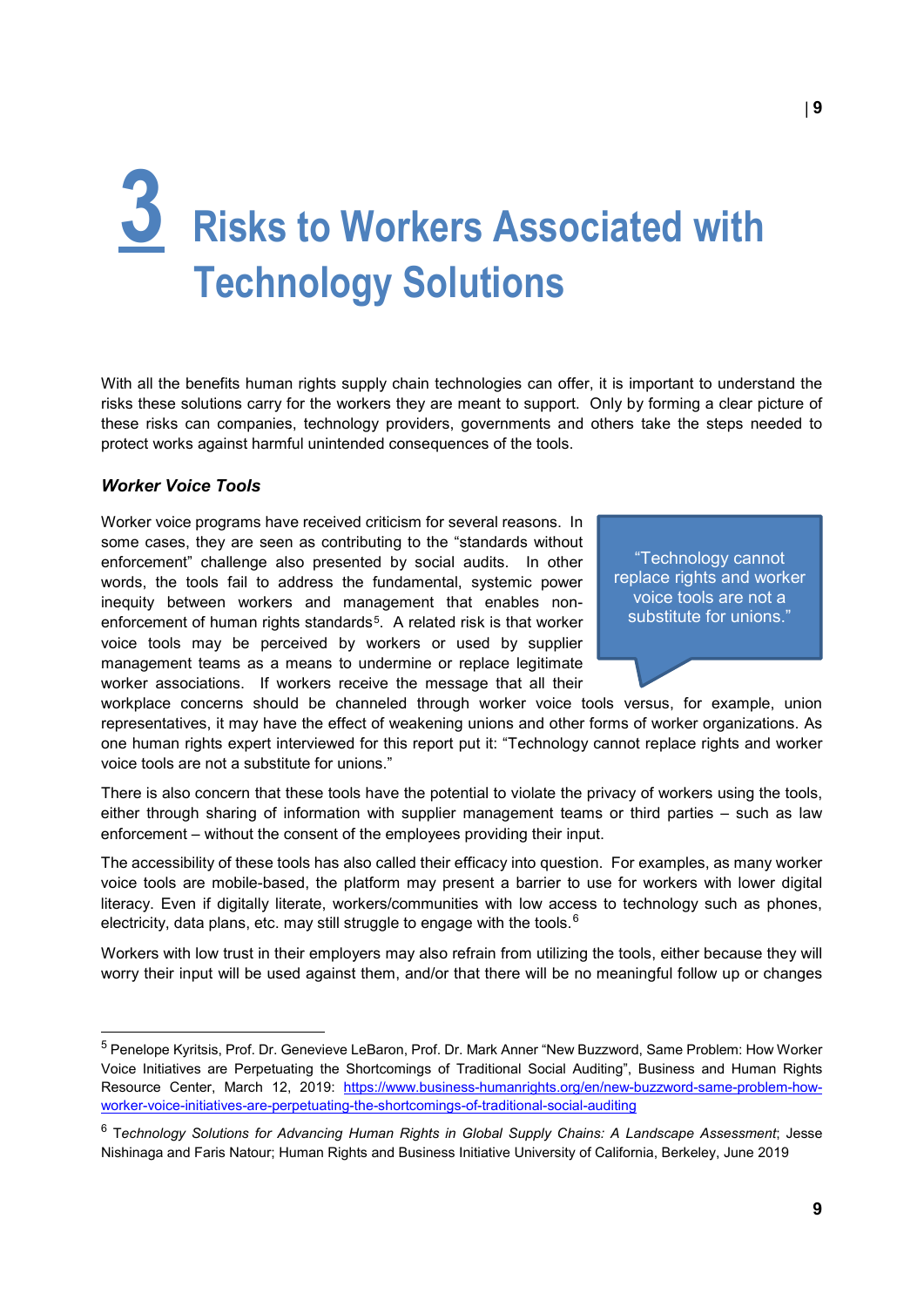## **10** |

made as a result of their participation. For this and other reason, under-engaging workers in the design of worker voice tools may also limit their effectiveness.

## *Risk Assessment Solutions*

While risk assessment technologies are generally applied early in a company's procurement process, and typically work at a remove from actual labour rights impacts since they primarily identify suppliers' inherent risk as opposed to individual human rights impacts, they can still pose a risk to worker rights if not applied thoughtfully. One concern stakeholders raise about these solutions is the risk that they potentially encourage companies to shun suppliers from certain countries in the world where human rights risk is most heightened, which may ultimately harm workers who then see a decline in employment opportunities.

Country risk is typically one of the key variables these tools use to assess a firm's risk, and country risk is determined largely based on the strength of institutions – government policy, laws and enforcement mechanisms – protections of human rights, or the lack thereof. Companies may therefore be deterred from contracting with suppliers in countries with weak rule of law, rather than opting for the potentially higher investment that would be required to raise the performance of those suppliers in the face of poor institutional protections. The more companies that choose not to invest in high human rights risk countries, the more likely local workers in those countries are to eventually see fewer employment options.

## *Capacity Building and Training Solutions*

d trainings targeting supplier management teams and/or workers m<br>he likelihood is low. However, one form of risk is if in-perso<br>and follow up to trainings is insufficient to address questions or misco<br>urse of a training. I Technology enabled trainings targeting supplier management teams and/or workers may present risks to workers, though the likelihood is low. However, one form of risk is if in-person support for the implementation of and follow up to trainings is insufficient to address questions or misconceptions that may arise during the course of a training. If the programed context of trainings produces uncertainties about the rights of workers or how management is meant to respect those rights, the absence of expert support – from either the service provider or company representatives – may result in ongoing confusion and even misunderstanding among both workers and their managers. Subsequently, worker rights may continue to be infringed upon, or new violations may occur as a result of misunderstandings.

If a training successfully provides workers with a clear understanding of their rights and how management is supposed to respect them, risks to workers may emerge as they begin to act upon that knowledge. Specifically, workers who are emboldened to stand up for their rights when they feel they are experiencing violations may be more likely to challenge management or other power holders. In contexts where these stakeholders feel threatened by such challenges, these workers may become more vulnerable to retaliation. Workers may also decide to advocate on behalf of peers whose rights they feel are being harmed without the consent of those peers, thereby potentially exposing others to retaliation as well.

"If there were more discussion with on-the-ground organizations on how these tools can be more useful and actionable for these civil society organizations, that could make the products better."

Stakeholders interviewed for this report also called out the need for building the capacity of intermediary organizations, such as worker rights groups, to use technology solutions in their work including for worker engagement and due diligence support. These organizations are well placed to adopt and implement these tools, but often lack the technical capabilities and resources to do so. Solutions providers also have an opportunity to engage with worker rights organizations in the development of the technology tools. As one human rights advocate interviewed for this report stated: "If there were more

discussion with on-the-ground organizations on how these tools can be more useful and actionable for these civil society organizations, that could make the products better."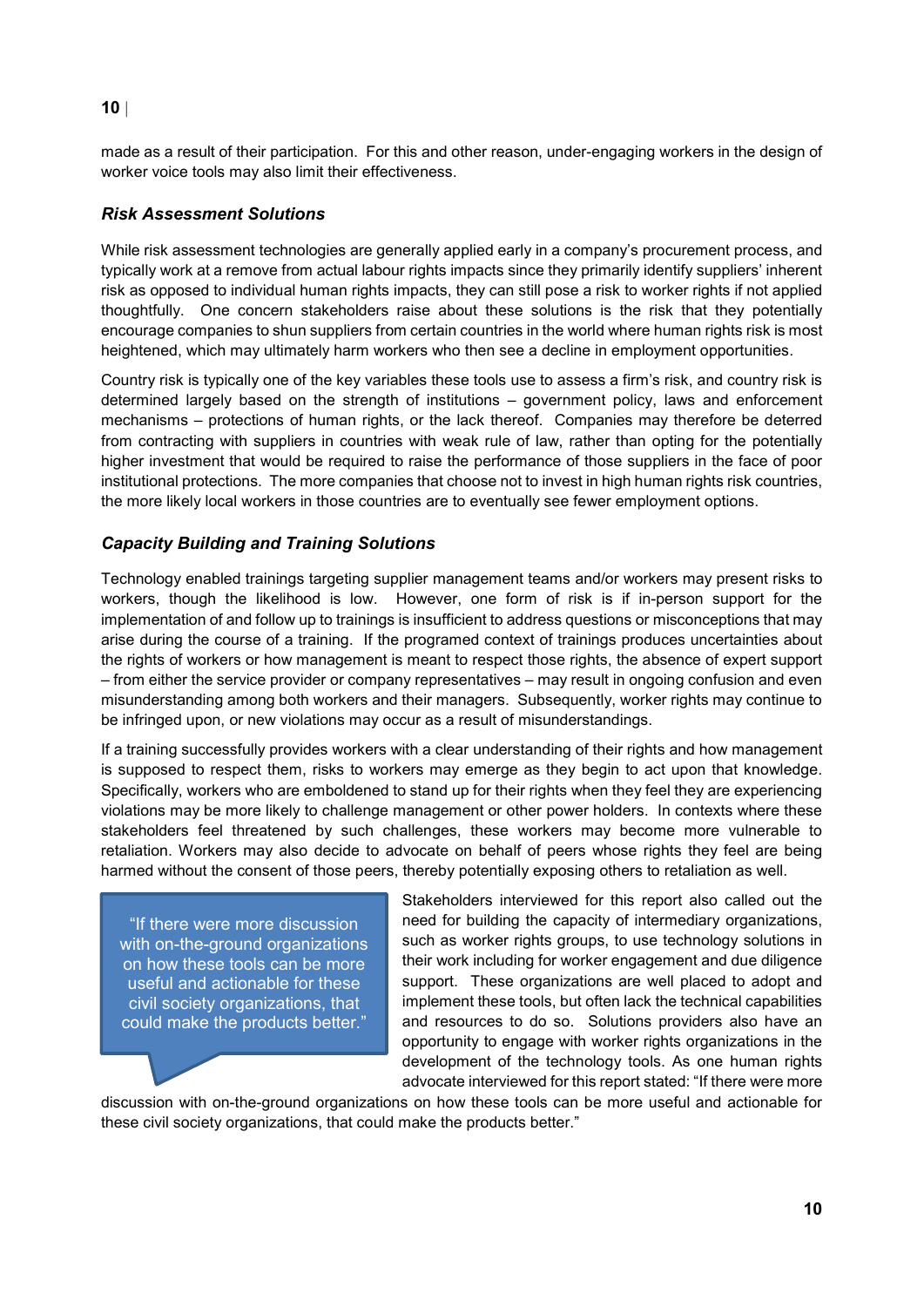## **4 Opportunities to Implement Responsibly**

To address some of the potential pitfalls of the technology solutions meant to support supply chain human rights, companies and other stakeholders seeking to use such tools to support worker rights should conduct due diligence to identify possible unintended harmful impacts of these tools on workers, as well as carefully plan and execute implementation strategies.

## **Worker Voice Tools**

eight principles are:<br> **Solution**<br> **Solution**<br> **Solution**<br> **Solution**<br> **Solution**<br> **Solution**<br> **Solution**<br> **Solution**<br> **Solution**<br> **Solution**<br> **Examplementation are structure in the principles are:<br>
<b>Solution**<br> **Examplemen** Worker voice tools in particular require careful due diligence prior to implementation given the direct link to individual workers and their labour rights. Companies seeking to utilize these tools responsibly may consider taking steps to prevent they myriad potential harms the tools may cause or contribute to. One crucial issue to examine is a companies' responsibility and best practice for safeguarding personal information and other sensitive data collected from workers, and when and with whom – for example, law enforcement – data can and should – or should not be shared. Minors' privacy rights deserve particular attention due to their unique vulnerability.

To help address data privacy and mismanagement concerns, companies and solutions providers can take several steps. To begin with, workers can be engaged in the solution design process, which is a practice in line with the Worker Engagement Support by Technology

The [WEST \(Worker Engagement](https://westprinciples.org/about/)  [Supported by Technology\) Principles](https://westprinciples.org/about/) global supply chains. Initiated by a group of

### **Design**

- 
- 
- 
- **Engage**
- 4. Facilitate Uptake & Ownership
- 5. Manage Security & Risk

**Analyze**

- 
- 
- **Utilize Data**
- 

(WEST) Principles (see box X). Workers can be asked for guidance on what elements to include or exclude from solutions so that they will be comfortable using the platforms. Workers can also offer input on data management policies and practices, and how implementation can be kept transparent. To protect against intentional external invasions of privacy, the technology itself can employ end to end encryption, which is especially valuable if applied in geographies where government has a track record of not respecting privacy rights.

For worker voice tools to be rights compatible, companies might consider including a worker controlled intermediary step between the individual reporting mechanism and the reporting of issues to management and the company. Workers can be trained and empowered to scrub issue reports for identifiers that could point to individual workers, thereby protecting them from retaliation. For example, if worker voice tools are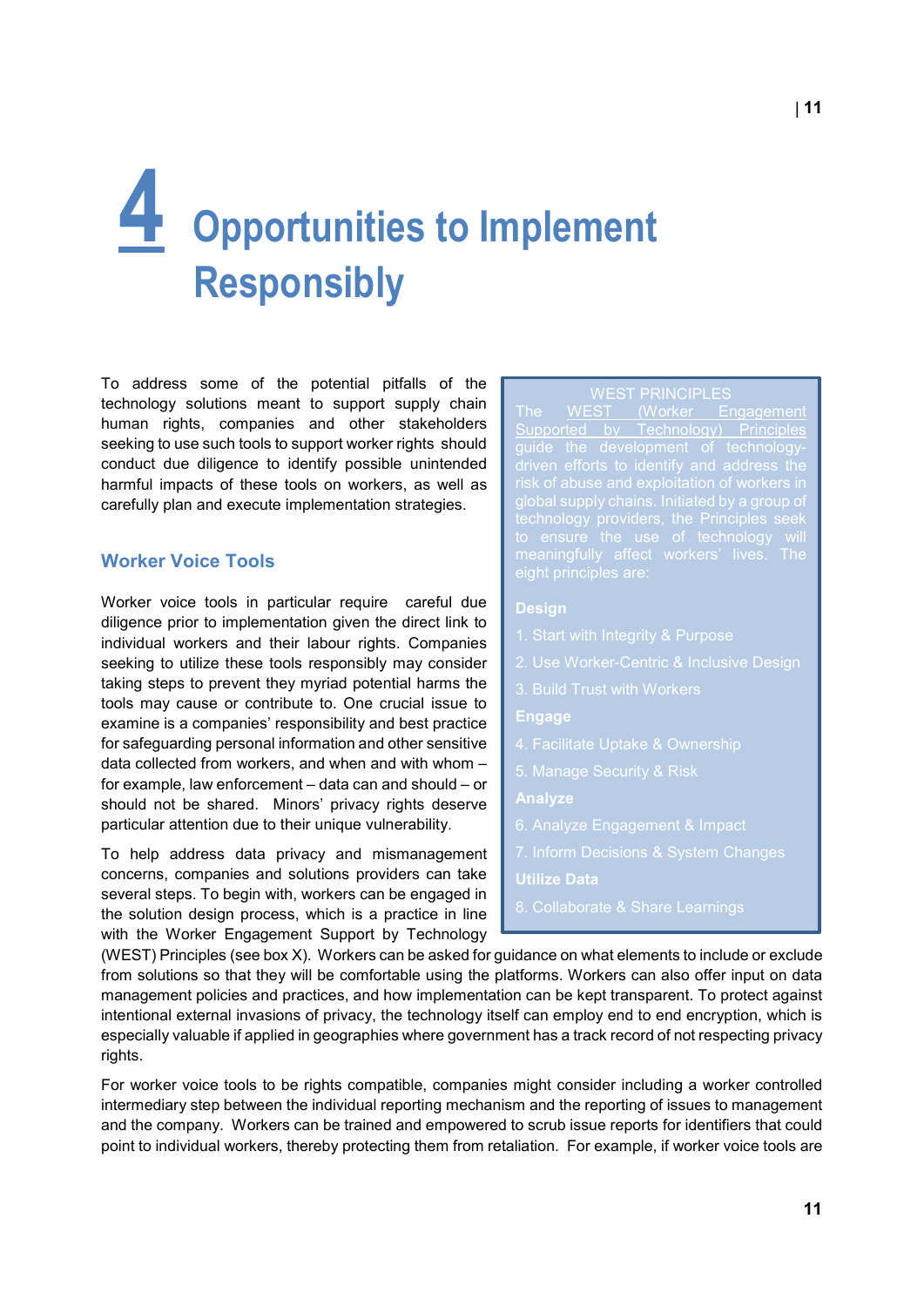## **12** |

explicitly designed to capture reports of gender-based harassment, violence or assault, a body comprising of female workers should serve at that intermediate process step to help female workers feel more comfortable reporting problems.

Companies may also assess their own and their suppliers' technical capacity – and "political will" – to pursue remediation and even systemic changes when data reveals a need for such responses. Companies

"After workers have given their input, companies do not always do enough to get back to workers to share findings and commit to steps they will take to address the issues. Too often, companies make this a oneway street."

can examine their ability to respond appropriately when workers report problems at their factories, and in a timely manner that maintains workers' faith that a company will respond to their reports. That assessment may include how far a company is willing to intervene with suppliers, or its suppliers' suppliers. Providing renumeration such as phone credit for workers that participate in worker voice initiatives is another important consideration.[7](#page-11-0) Ultimately, the efficacy of worker voice tools depends on companies' ability and willingness to implement such programs responsibly,

including by following through on remediation commitments. Experts interviewed for this report also voiced concern about inconsistency in closing the feedback loop with workers who participated in a worker voice survey. A representative of a solutions provider stated for example: "After workers have given their input, companies do not always do enough to get back to workers to share findings and commit to steps they will take to address the issues. Too often, companies make this a one-way street."

## **Risk Assessment Solutions**

ent Solutions<b[r](#page-11-1)>nent technologies generally carry a lower risk of adverse rights impertribute to adverse impacts on workers, and therefore require caref<br>implementation. The primary factor to consider is how companies w<br>ision While risk assessment technologies generally carry a lower risk of adverse rights impacts, they still have the potential to contribute to adverse impacts on workers, and therefore require careful forethought from companies prior to implementation. The primary factor to consider is how companies will treat country risk scores in their decision-making protocols. By weighting country risk scores appropriately, including by giving weight to other variables such as category risk, companies are less likely to exclude certain highrisk countries from their supply chain outright $^8$ , which could harm the livelihoods and other rights of workers in those geographies.

Companies can also keep in mind that being based in a low-risk country may not give a full picture of a supplier's individual human rights performance; operating in the context of strong rule of law and institutional protections of human rights does guarantee that local potential suppliers have correspondingly strong human rights performance. Companies may still apply some further due diligence on suppliers in low risk countries based, again, on other variable that may indicate risk. In summary, using risk assessment data as what it is – an indicator of inherent and not actual risk for a given supplier – could help companies apply it in a rights compatible manner.

## *Capacity Building and Training Solutions*

 $\overline{a}$ 

For companies to avoid risks to workers associated with technology enabled rights trainings and capacity building, it is useful to accompany trainings with adequate in-person support during both implementation

<span id="page-11-0"></span><sup>7</sup> *Transformative Technology For Migrant Workers: Opportunities, Challenges, And Risks*; Bassina Farbenblum, Laurie Berg And Angela Kintominas, Open Society, 2018 [https://www.opensocietyfoundations.org/uploads/dfe50370-e15a-4a78-99f9-3954c0e73bb3/transformative](https://www.opensocietyfoundations.org/uploads/dfe50370-e15a-4a78-99f9-3954c0e73bb3/transformative-technology-for-migrant-workers-20181107.pdf)[technology-for-migrant-workers-20181107.pdf](https://www.opensocietyfoundations.org/uploads/dfe50370-e15a-4a78-99f9-3954c0e73bb3/transformative-technology-for-migrant-workers-20181107.pdf) Pages 6-7

<span id="page-11-1"></span><sup>8</sup> Telephone interview with Nina Smith, Chief Executive Officer, GoodWeave International, 10 January 2020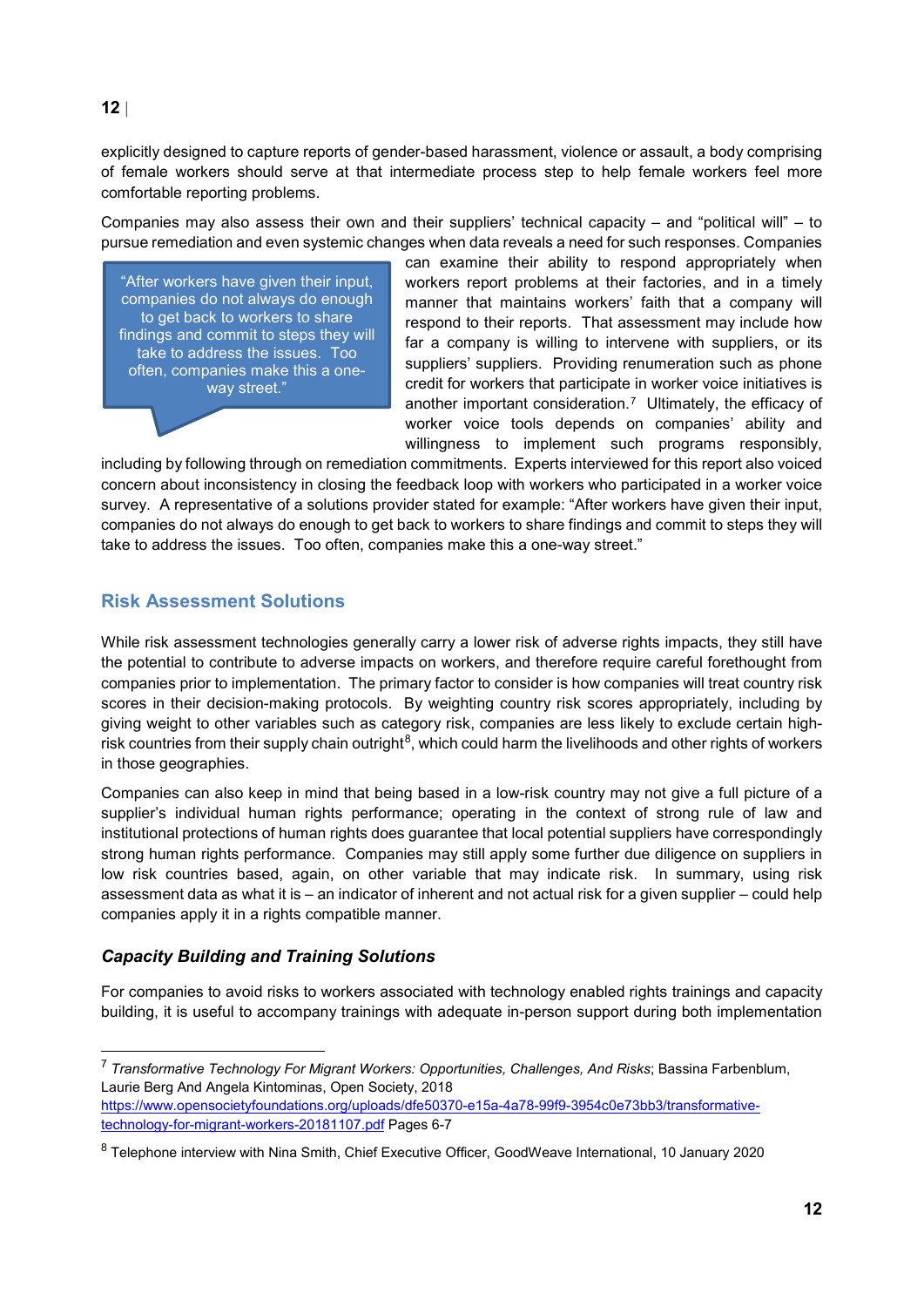and as follow up to delivery. That way, should workers and supplier management teams have any questions about or lack clarity on any of the virtual content, they will have access to answers to help avoid misunderstandings that may ultimately harm worker rights. To ensure all workers are being adequately trained, providing content in local languages is critical, as well as the languages of foreign migrant workers who may not be fluent in the local language where they work.

Perhaps most importantly, as these trainings are meant to help workers feel more informed about and confident to stand up for their rights, companies may consider complementing them with some level of protection to newly emboldened workers who may provoke the anger of their managers or governments by subsequently raising concerns. One solution could be a dedicated grievance mechanism that allows workers to communicate issues not only to their own management but also to the company, but implementation of such a mechanism calls for careful consideration and negotiating agreement with supplier management teams.

# Draft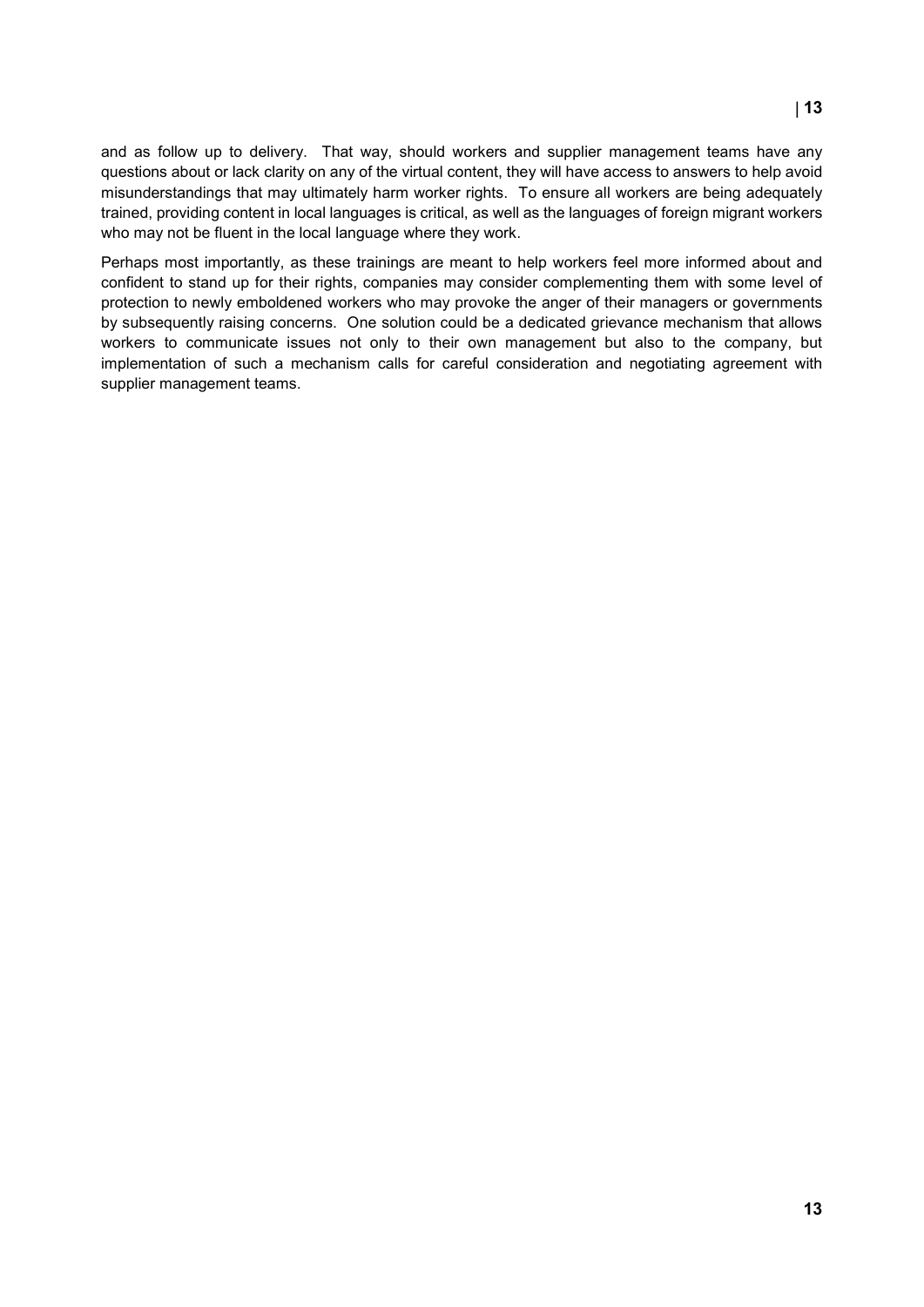## **5 Barriers to Impact and Scale**

Despite the risks they carry, the emerging cadre of technology solutions designed to support respect for human rights along company supply chains hold much promise, and effort to scale their implementation is warranted. As a first step in that effort, stakeholder must understand the barriers standing in the way of scaling these solutions.

A primary obstacle to scaling these solutions is the level of resources that is often needed to implement many of them. Beyond the monetary cost of a given solution, much time and effort are often required of a company to introduce new technology into its supply chain operations. Whatever individual or team internally is leading the initiative will need to vet and select appropriate solutions, and likely will also need to demonstrate the business case for investing in a tool. As one representative of a solutions provider interviewed for this report stated: "There is probably too

"There is probably too much piloting and not enough large-scale adoption of these tools. This may be partly because companies haven't' identified a strong enough business case/reason for the data."

much piloting and not enough large-scale adoption of these tools. This may be partly because companies haven't' identified a strong enough business case/reason for the data."

is report stated: "There is probably too<br>the mough large-scale adoption of these tools. This may be partly b<br>a strong enough business case/reason for the data."<br>se these tools entail adoption of new risk management process In addition, because these tools entail adoption of new risk management processes, or the altering of existing processes, leads will need to secure commitments to operationalize the tool from relevant internal departments/functions such as supply chain and legal teams (companies with more conservative legal cultures may face considerable hesitation from in-house lawyers). Depending on the company's decisionmaking processes, approvals from senior management and/or key business units may be required.

Companies will typically need to secure the buy-in of suppliers to implement worker voice and training tools. For worker voice tools, companies may also need the buy-in of tier two or three suppliers with whom they have less leverage but where such tools are more valuably applied than at the tier one level. Implementation of worker voice or training tools may also require involving a third-party civil society partner to lead implementation on the ground. Such an intermediary may be necessary to overcome low levels of trust that target workers or community members may have with regard to the company or supplier management teams. Engaging a civil society organization to lead the work may entail first building the capacity of that organization to do be able to effectively implement the program.

""We are seeing increased adoption of these tools for Tier 1 suppliers, but that is not where the technology can make the most difference. It needs to go deeper in the supply chains, where the conditions are worse and where we have limited insights."

Further investment may be needed in cases where companies seek to implement worker voice tools in low-income and/or rural communities. As one solutions provider interviewed for this report stated: "We are seeing increased adoption of these tools for Tier 1 suppliers, but that is not where the technology can make the most difference. It needs to go deeper in the supply chains, where the conditions are worse and where we have limited insights. The lower tiers of the supply chain not been captured yet."

Poor infrastructure, including insufficient or unreliable access

to electricity or cellular signals, may render mobile-based technology less effective, and require companies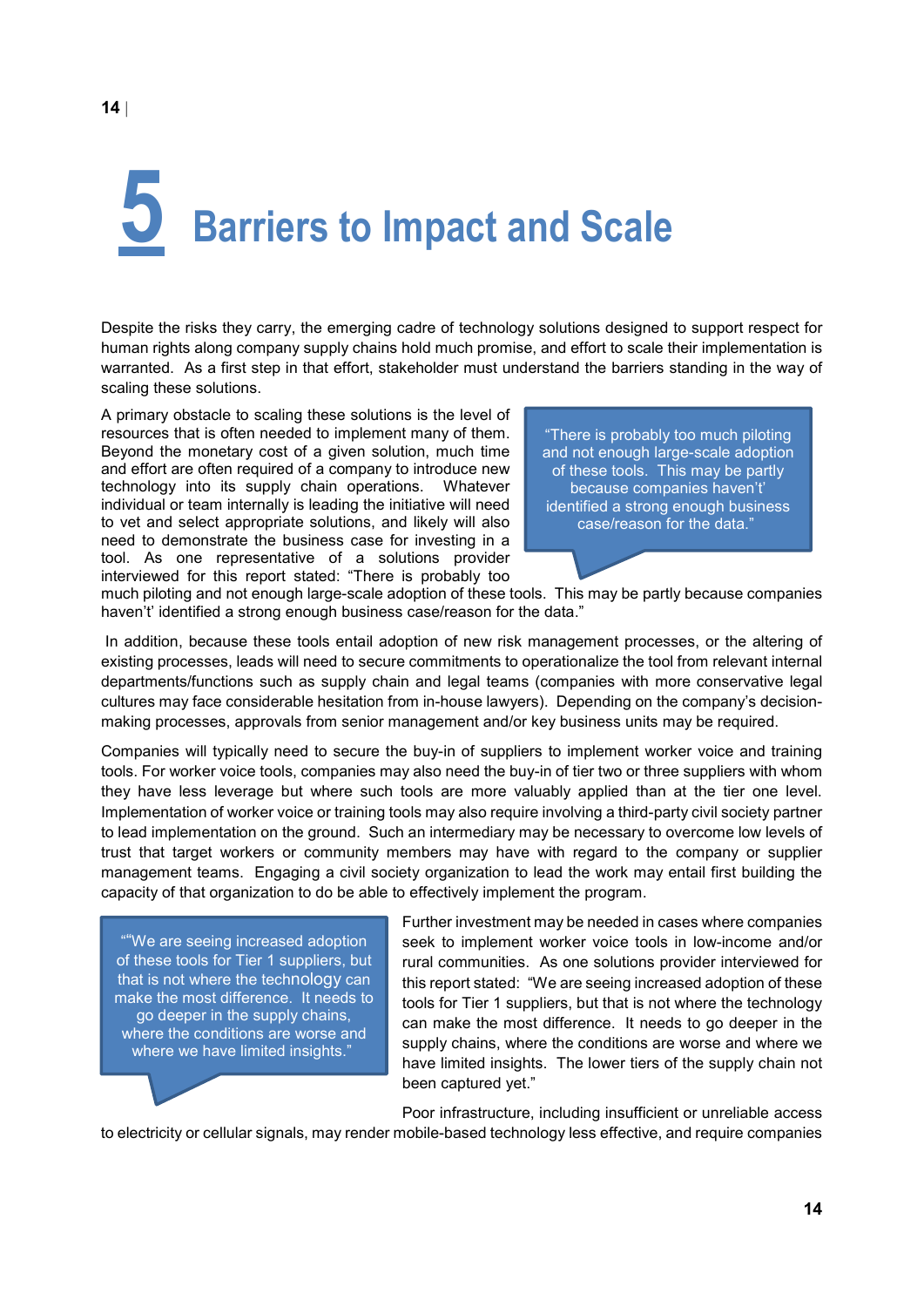to offer solutions like phone charging stations or signal boosting equipment. $^9\,$  $^9\,$  $^9\,$  Low household income levels may also limit the quality of mobile phone workers have access to, as well as their willingness to spend precious mobile data on responding to surveys, etc. Again, in such contexts, companies may need to invest in providing adequate mobile technology and data reimbursement to secure the needed worker participation.

Given all the above barriers to scaling the use of potentially impactful supply chain human rights technologies, companies, solutions providers, civil society and government have an opportunity to carefully examine ways stakeholders can collectively begin to lower these barriers.

# Draft

## | **15**

<span id="page-14-0"></span> $\overline{a}$ 9 T*echnology Solutions for Advancing Human Rights in Global Supply Chains: A Landscape Assessment*; Jesse Nishinaga and Faris Natour; Human Rights and Business Initiative University of California, Berkeley, June 2019